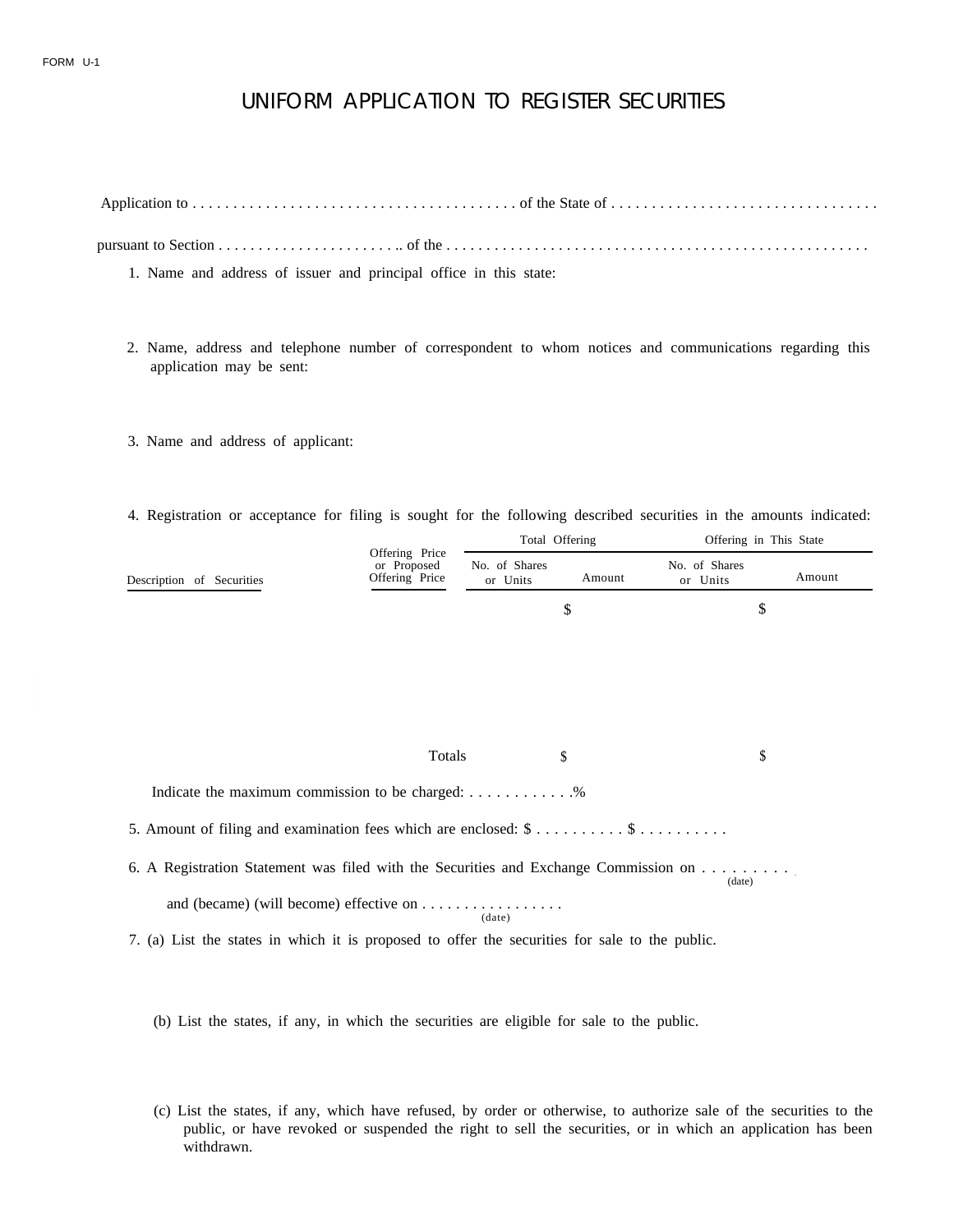- 8. Submitted herewith as a part of this application are the following documents (documents on file may be incorporated by reference):
	- (a) One copy of the Registration Statement and two copies of Prospectus in the latest form on file under the Securities Act of 1933.
	- (b) Underwriting Agreement, Agreement among Underwriters, and Selected Dealers Agreement.
	- (c) Indenture.
	- (d) Issuer's charter or articles of incorporation as amended to date.
	- (e) Issuer's by-laws as amended to date.
	- (f) Signed copy of opinion of counsel filed with Registration Statement pursuant to the Securities Act of 1933.
	- (g) Specimen (type of security) . . . . . . . . . . . . . . . . . . . . . . . . . . . . . . . . . . . . . . . . . . . . . . . . . .
	- (h) Consent to service of process accompanied by appropriate corporate resolution.
	- (i) If an earning computation or similar requirement is required to be met in this state, attach a separate sheet as an exhibit showing compliance.
	- (j) One copy of all advertising matter to be used in connection with the offering.
	- (k) Others (list each):

- 9. The applicant hereby applies for registration or acceptance for filing of the above described securities under the law cited above and in consideration thereof agrees so long as the registration remains in effect that it will:
	- (a) Advise the above named state authority of any change prior to registration in this state in any of the information contained herein or in any of the documents submitted with or as a part of this application.
	- (b) File with the above named state authority within two business days after filing with the Securities and Exchange Commission (i) any amendments other than delaying amendments to the federal registration statement designating the changed, revised or added material or information by underlining the same; and (ii) the final prospectus, or any further amendments or supplements thereto.
	- (c) Notify the above named state authority within two business days (i) upon the receipt of any stop order, denial, order to show cause suspension or revocation order, injunction or restraining order, or similar order entered or issued by any state or other regulatory authority or by any court concerning the securities covered by this application or other securities of the issuer currently being offered to the public; and (ii) upon the receipt of any notice of effectiveness of said registration by the Securities and Exchange commission.
	- (d) Notify the above named state authority at least two business days prior to the effectiveness of said registration with the Securities and Exchange Commission of (i) any request by the issuer or applicant to any other state or regulatory authority for permission to withdraw any application to register the securities described herein; and (ii) a list of all states in which applications have been filed where the issuer or applicant has received notice from the state authority that the application does not comply with state requirements and cannot or does not intend to comply with such requirements.
	- (e) Furnish promptly all such additional information and documents in respect to the issuer or the securities covered by this application as may be requested by the above named state authority prior to registration or acceptance for filing.